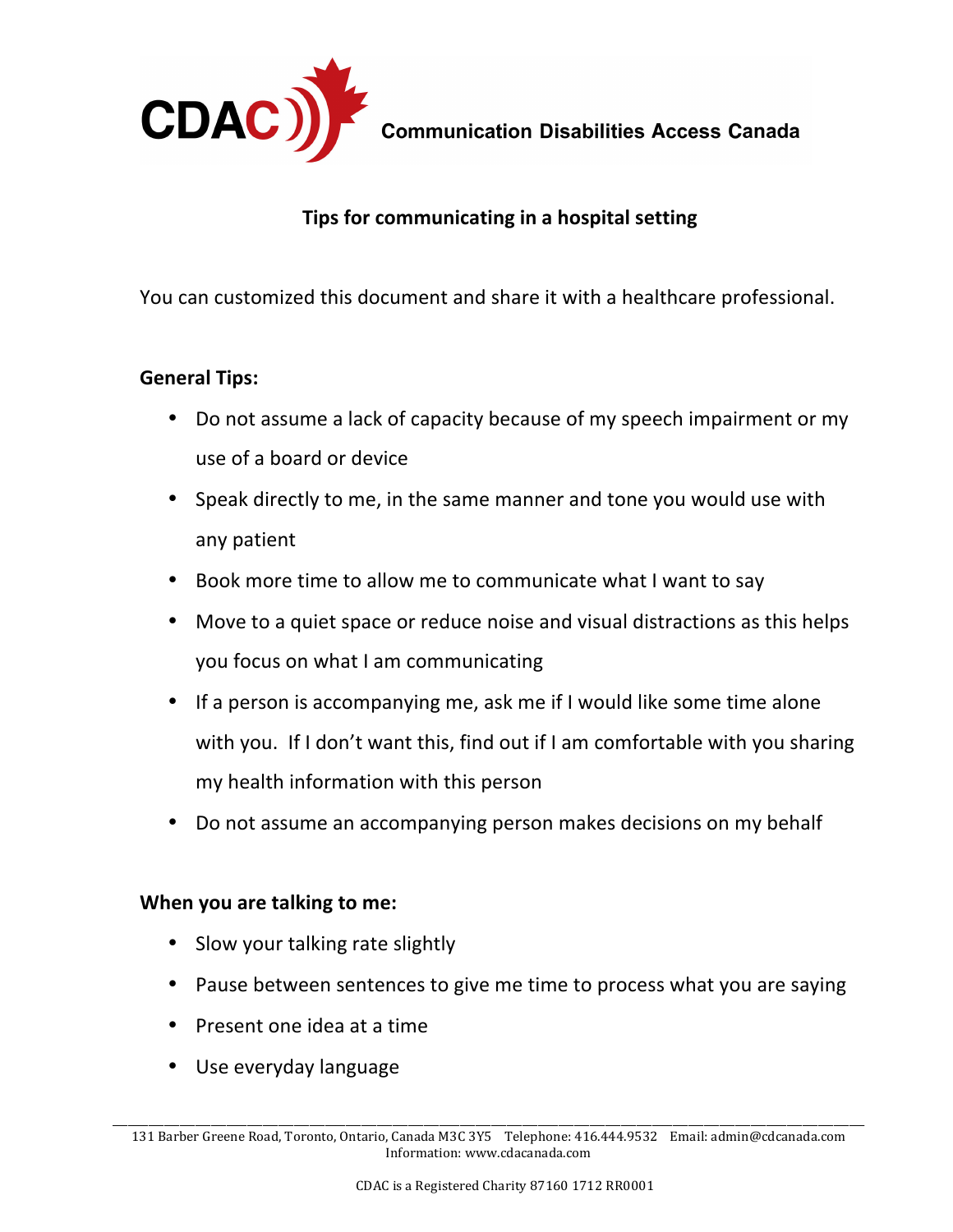- Allow more time for me to respond
- Use a variety of types of questions including open-ended questions, yes/ no questions, either/or questions and multiple-choice questions
- Show me what you are talking about using pictures, diagrams and objects
- I may want you to write down key words that you are saying
- Ask questions to make sure I understand what you are saying

## **When I am communicating with you:**

- If it is not obvious, ask me how I communicate
- Ask if I have instructions to tell you what to do when communicating with me
- Be honest if you can't understand what I am communicating. It's okay to say, "I'm sorry, I don't know what you just said," or "Can you repeat that or tell me that in another way?"
- If you repeatedly can't understand me, stop and try to problem solve. For example, ask:
	- $\circ$  "Do you have a communication board, or device that you use to communicate?"
	- $\circ$  "Do you have anyone with you that you want to help with communication?"
	- $\circ$  "Do you want me to call someone who knows you to learn more about how you communicate?"
	- $\circ$  Look in the chart or referral for notes on communication strategies.

\_\_\_\_\_\_\_\_\_\_\_\_\_\_\_\_\_\_\_\_\_\_\_\_\_\_\_\_\_\_\_\_\_\_\_\_\_\_\_\_\_\_\_\_\_\_\_\_\_\_\_\_\_\_\_\_\_\_\_\_\_\_\_\_\_\_\_\_\_\_\_\_\_\_\_\_\_\_\_\_\_\_\_\_\_\_\_\_\_\_\_\_\_\_\_\_\_\_\_\_\_\_\_\_\_\_\_\_\_\_\_\_\_\_\_\_\_\_\_\_\_\_\_\_\_\_\_\_\_\_\_\_\_\_\_\_\_\_\_\_\_\_\_\_\_ 131 Barber Greene Road, Toronto, Ontario, Canada M3C 3Y5 Telephone: 416.444.9532 Email: admin@cdcanada.com Information: www.cdacanada.com